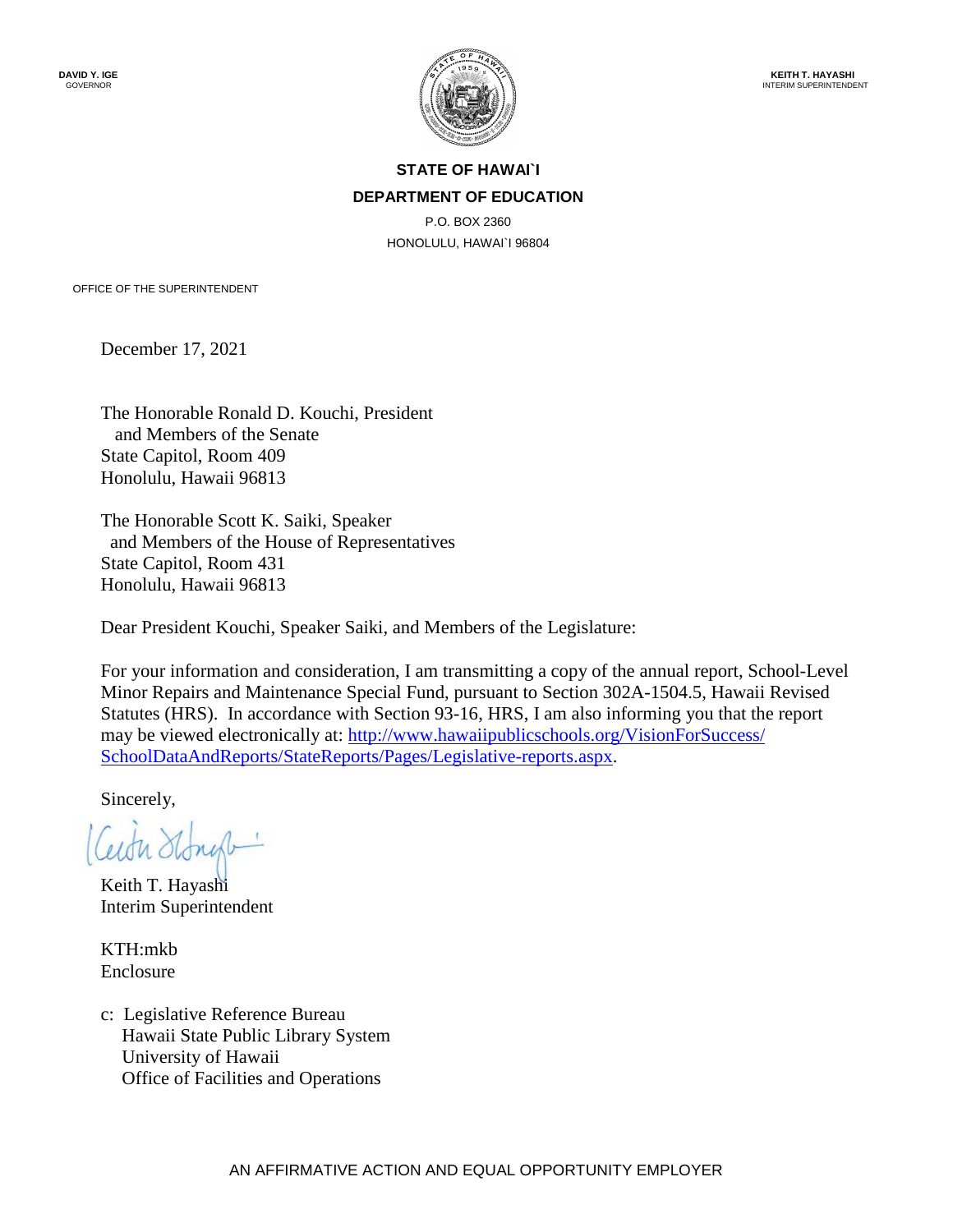

## State of Hawaii Department of Education

## **Annual Report on School-Level Minor Repairs and Maintenance Special Fund**

December 2021

Section 302A-1504.5, Hawaii Revised Statutes (HRS), requires the Hawaii State Department of Education to annually report on the total amount of funds in the School-Level Minor Repairs and Maintenance Special Fund that will carry over to the following school year.